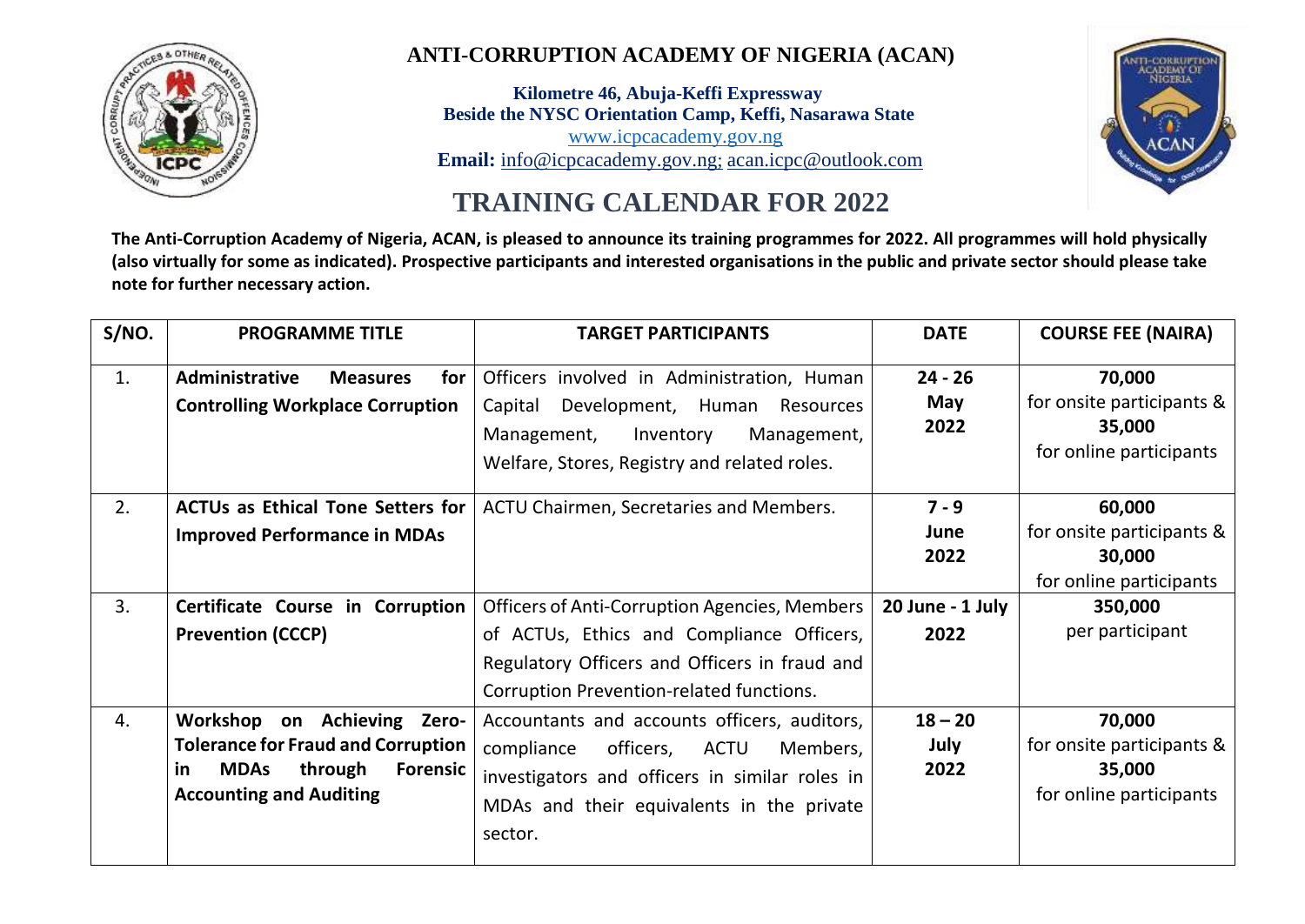| 5.  | <b>Combating Corruption in Public</b>         | Officers involved with procurement, project     | $2 - 4$        | 70,000                    |
|-----|-----------------------------------------------|-------------------------------------------------|----------------|---------------------------|
|     | Procurement                                   | physical<br>planning,<br>works<br>and<br>and    | <b>August</b>  | for onsite participants & |
|     |                                               | maintenance, project monitoring, compliance     | 2022           | 35,000                    |
|     |                                               | and related roles in Federal and State MDAs.    |                | for online participants   |
| 6.  | <b>Anti-Corruption</b><br>and<br><b>Fraud</b> | Chief Executive Officers/Chief Operating        | $16 - 18$      | 100,000                   |
|     | Prevention Training for<br><b>State</b>       | Officers, Monitoring and Evaluation Officers,   | <b>August</b>  | for onsite participants & |
|     | <b>Investment Companies</b>                   | Compliance Officers, Finance and Investment     | 2022           | 50,000                    |
|     |                                               | Officers, Heads of Administration and other     |                | for online participants   |
|     |                                               | Officers in similar roles in the States.        |                |                           |
| 7.  | <b>Addressing Illicit Financial Flows</b>     | Cybercrime<br>Corruption,<br>Fraud<br>and       | $29 - 31$      | 70,000                    |
|     | and Money Laundering                          | Investigators, Examiners and Prosecutors;       | <b>August</b>  | for onsite participants & |
|     |                                               | Accountants; Auditors; Finance Officers,        | 2022           | 35,000                    |
|     |                                               | Compliance Officers, Internal Control Officers, |                | for online participants   |
|     |                                               | and Officers in similar roles.                  |                |                           |
| 8.  | <b>Achieving Project Management</b>           | Heads of Procurement Units and officers in      | $6 - 8$        | 70,000                    |
|     | Objectives with Transparency and              | charge of procurement, project management,      | September      | for onsite participants & |
|     | <b>Accountability</b>                         | physical planning, works and maintenance,       | 2022           | 35,000                    |
|     |                                               | project monitoring and compliance in MDAs       |                | for online participants   |
|     |                                               | and higher institutions as well as private      |                |                           |
|     |                                               | organisations.                                  |                |                           |
| 9.  | Certificate Course in Corruption              | Corruption and fraud Investigators; Members     | $19 - 30$      | 350,000                   |
|     | <b>Investigation (CCCI)</b>                   | of ACTUs; Compliance Officers; Internal         | September      | per participant           |
|     |                                               | Control Officers, Auditors, Finance and         | 2022           |                           |
|     |                                               | Accounts Officers; Regulatory Officers and      |                |                           |
|     |                                               | Officers in similar roles in both public and    |                |                           |
|     |                                               | private sector organisations.                   |                |                           |
| 10. | <b>Anti-Corruption Leadership Course</b>      | Mid to senior career officers with leadership   | $4 - 6$        | 100,000                   |
|     |                                               | and decision-making potentials in public and    | <b>October</b> | for onsite participants & |
|     |                                               | private sector organisations. For organisations | 2022           | 50,000                    |
|     |                                               | to benefit maximally, such officers should not  |                |                           |
|     |                                               | be below Grade Level 12 in the public service   |                | for online participants   |
|     |                                               | and their equivalent in the private sector.     |                |                           |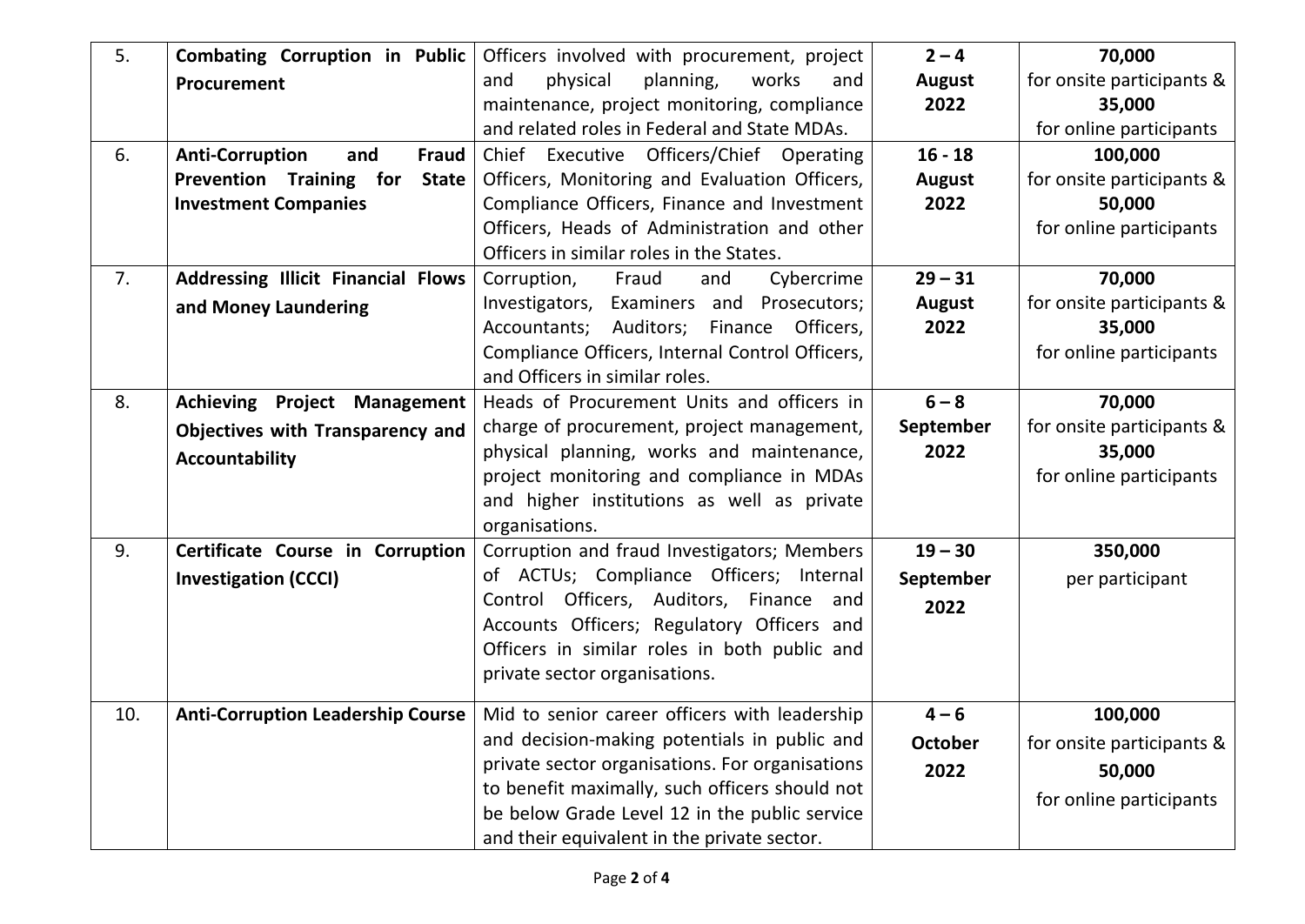| 11. | <b>Senior</b><br><b>Executive</b><br><b>Course</b><br>in | Directorate level staff (Assistant Directors and                                               | $17 - 21$                          | 150,000                   |
|-----|----------------------------------------------------------|------------------------------------------------------------------------------------------------|------------------------------------|---------------------------|
|     | Organisational<br>Integrity                              | above) in Ministries, Departments<br>and                                                       | <b>October</b>                     | for onsite participants & |
|     | <b>Management</b>                                        | Agencies (MDAs) of Government and their                                                        | 2022                               | 100,000                   |
|     |                                                          | equivalents in the public and private sector                                                   |                                    | for online participants   |
| 12. | Certificate Course in Ethics and                         | Anti-Corruption Officers, Integrity Officers,                                                  | 24 October-                        | 350,000                   |
|     | <b>Compliance (CCEC)</b>                                 | Ethics and Compliance Officers, Members of                                                     | 4 November                         | per participant           |
|     |                                                          | ACTUs, SERVICOM Officers, Internal Control                                                     | 2022                               |                           |
|     |                                                          | Officers, Auditors, Regulatory Officers and<br>Officers in similar roles in public and private |                                    |                           |
|     |                                                          | sector organisations.                                                                          |                                    |                           |
| 13. | Leading<br>with<br>Integrity<br>to                       | Speakers, Deputy Speakers, Majority and                                                        | $14 - 16$                          | 100,000                   |
|     | <b>Achieve</b><br><b>Corruption-Free</b>                 | Minority Leaders and Chief Whips in the                                                        | <b>November</b>                    | for onsite participants & |
|     | Legislature                                              | <b>Federal and State Legislature</b>                                                           | 2022                               | 75,000                    |
|     |                                                          |                                                                                                | @                                  | for online participants   |
|     |                                                          |                                                                                                | <b>ICPC</b><br><b>Headquarters</b> |                           |
| 14. | <b>Promoting Positive Organisational</b>                 | ACTU Chairmen, Secretaries and Members                                                         | $15 - 17$                          | 60,000                    |
|     | <b>Culture</b><br>through<br><b>Behaviour</b>            |                                                                                                | <b>November</b>                    | for onsite participants & |
|     | <b>Change: The Role of ACTUs</b>                         |                                                                                                | 2022                               | 30,000                    |
|     |                                                          |                                                                                                |                                    | for online participants   |
| 15. | Achieving Integrity in Legislative                       | Clerks, Deputy Clerks, Committee Secretaries                                                   | $22 - 24$                          | 100,000                   |
|     | <b>Services Support Management</b>                       | and other administrative officers in the Houses                                                | <b>November</b>                    | for onsite participants & |
|     |                                                          | of Assembly                                                                                    | 2022                               | 50,000                    |
|     |                                                          |                                                                                                | @<br><b>ICPC</b>                   | for online participants   |
|     |                                                          |                                                                                                | <b>Headquarters</b>                |                           |
| 16. | <b>Risk</b><br>Corruption<br><b>Assessment</b>           | Prevention/Deterrence Officers in MDAs,                                                        | $5 - 9$                            | 150,000                   |
|     | <b>Training</b>                                          | Members of ACTUs, Ethics and Compliance                                                        | <b>December</b>                    | for onsite participants & |
|     |                                                          | Officers, SERVICOM Officers, Internal Control                                                  | 2022                               | 100,000                   |
|     |                                                          | Officers, Auditors Regulatory Officers, Risk                                                   |                                    | for online participants   |
|     |                                                          | Assessors and Officers in similar roles.                                                       |                                    |                           |